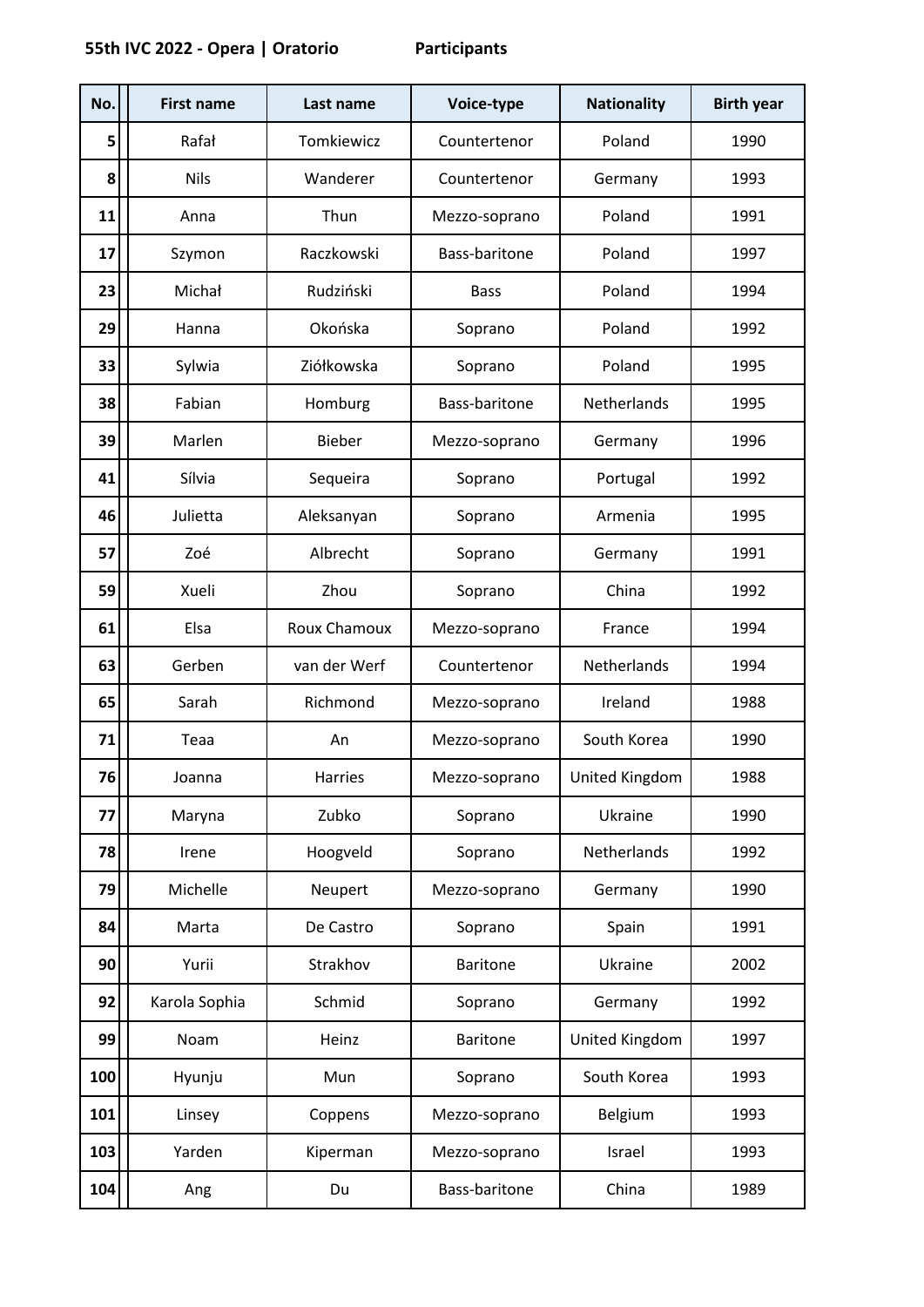| No. | <b>First name</b> | Last name        | Voice-type      | <b>Nationality</b> | <b>Birth year</b> |
|-----|-------------------|------------------|-----------------|--------------------|-------------------|
| 106 | Grace Maria       | Wain             | Mezzo-soprano   | United Kingdom     | 1989              |
| 108 | Antonia           | Dunjko           | Soprano         | Croatia            | 1992              |
| 113 | Marion            | Dumeige          | Soprano         | France             | 1993              |
| 114 | Yohan John        | Ji               | <b>Baritone</b> | South Korea        | 1990              |
| 115 | Tinka             | Pypker           | Soprano         | Netherlands        | 1996              |
| 121 | lida              | Antola           | Soprano         | Finland            | 1990              |
| 124 | Julia             | Muzychenko       | Soprano         | Russia             | 1994              |
| 132 | Alexander         | de Jong          | <b>Baritone</b> | Netherlands        | 1993              |
| 134 | Anna              | Matrenina        | Mezzo-soprano   | Russia             | 1992              |
| 137 | YunKwon Michael   | Kim              | Tenor           | South Korea        | 1991              |
| 138 | Maksym            | Nazarenko        | <b>Baritone</b> | Ukraine            | 1995              |
| 142 | Yerang            | Park             | Soprano         | South Korea        | 1995              |
| 150 | Mariangela        | Santoro          | Soprano         | Italy              | 1987              |
| 153 | Larissa           | Angelini         | Soprano         | Switzerland        | 1989              |
| 155 | Anna              | Parysz-Liubajeva | Soprano         | Poland             | 1990              |
| 158 | Teona             | Todua            | Soprano         | Ukraine            | 1997              |
| 160 | Demian            | Matushevskyi     | Bass-baritone   | Ukraine            | 1992              |
| 170 | Jolana            | Slavikova        | Mezzo-soprano   | Czech Republic     | 1991              |
| 176 | Dominik           | Kujawa           | Bass-baritone   | Poland             | 1988              |
| 181 | Natalia           | Płonka           | Mezzo-soprano   | Poland             | 1997              |
| 185 | Stanisław         | Napierała        | Tenor           | Poland             | 1997              |
| 195 | Roksana           | Korban           | Soprano         | Poland             | 1998              |
| 204 | Viola             | Cheung           | Soprano         | Hong Kong          | 1991              |
| 207 | Daniel            | Moody            | Countertenor    | <b>USA</b>         | 1989              |
| 217 | Bella             | Adamova          | Mezzo-soprano   | Czech Republic     | 1992              |
| 218 | Jerica            | Steklasa         | Soprano         | Slovenia           | 1992              |
| 225 | Cheuk Yan         | <b>Ng</b>        | Soprano         | Hong Kong          | 1995              |
| 228 | Sang Ah           | Yoon             | Soprano         | South Korea        | 1988              |
| 230 | Rina              | Hirayama         | Mezzo-soprano   | Japan              | 1988              |